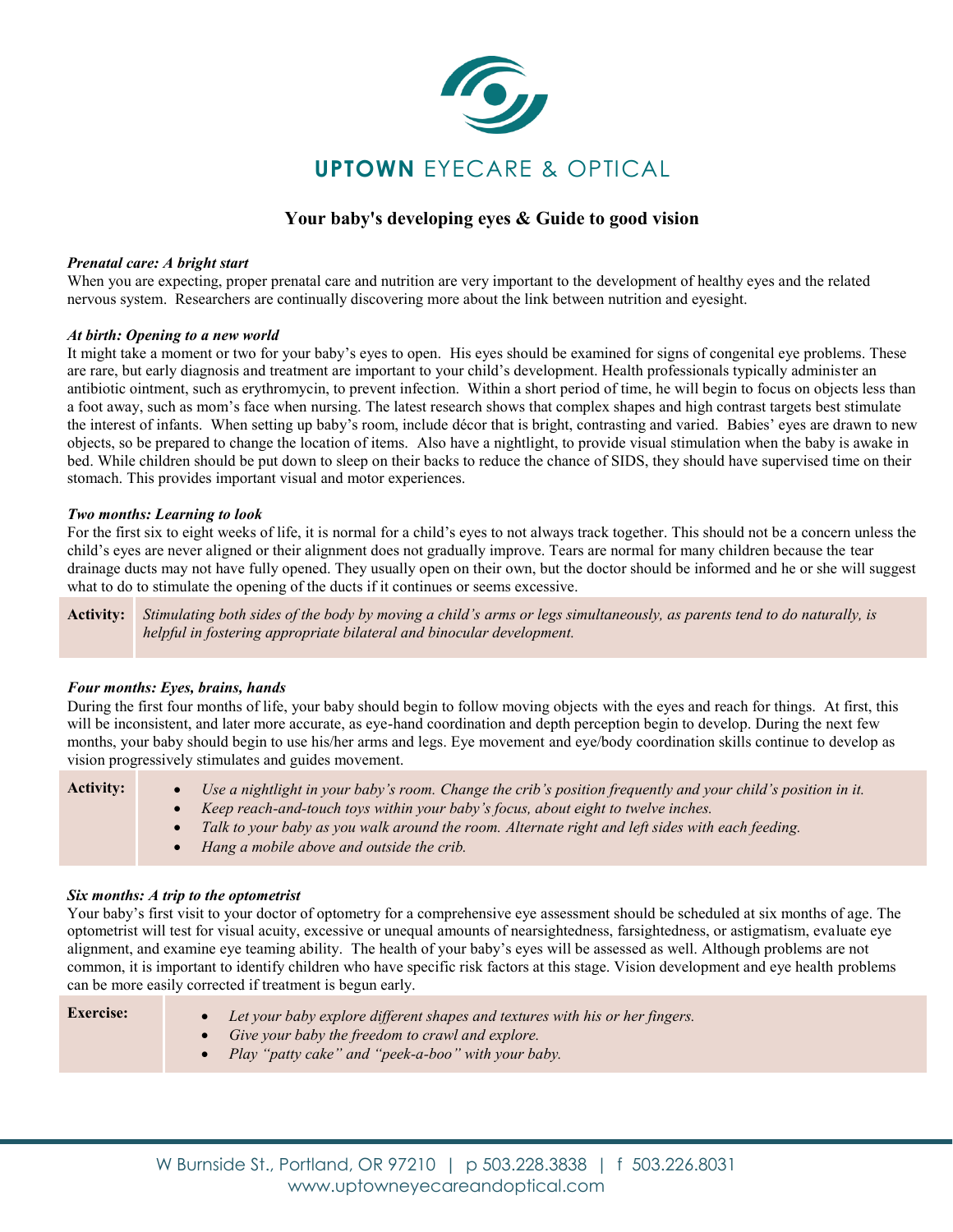

### *Eight to twelve months: Getting mobile*

**Your baby is mobile now, being attracted to objects in their visual environment. He is using both eyes together to judge distances, and is grasping and throwing objects with greater precision. Crawling is important for developing eye-hand-foot-body coordination.**

**Activity:** • *Give your baby stacking and take-apart toys Provide objects your baby can touch, hold, and manipulate.*

*DID YOU KNOW? The iris, or the colored part of the eye with the pupil in the middle, contains most of the pigment cells that determine the color of the eye. Most Caucasian babies are born with bluish eyes because the pigment that determines eye color is scattered thinly in newborns. As the child grows, the pigment is distributed throughout the iris, and the brownish pigment begins to dominate. The process can take several months, and is determined by genetics, with brown eyes the dominant trait.*

# **Guide to good vision**

**Vision is a dominant process in the growth, development and daily performance of children. Good vision includes healthy eyes, age appropriate visual acuity, visual integration and visual skills such as eye teaming, eye focusing and eye motility. Optometrists can evaluate these components and help ensure your child reaches his or her potential.**

**Visual acuity: Visual acuity is the ability to see objects appropriate for your child's age. It can be measured by your optometrist long before your child can read or recognize letters.**

**Eye health: Eye disease can impair vision or lead to vision loss if not diagnosed and treated. Most conditions can be treated best if caught early.**

**Visual integration: The ability to process and integrate visual information, which includes and coordinates input from our other senses and previous experiences so that we can understand what we see. The eye-hand coordination involved in tossing a ball, or a game of patty-cake, requires a great deal of teamwork between the senses.**

#### **Visual skills your baby is learning:**

**Eye teaming: The ability of the eyes to work together.**

**Eye focusing: The ability of the eyes to focus clearly at different distances quickly, accurately, and for sustained periods of time. Eye motility or tracking: The ability of the eyes to smoothly follow moving objects and to move accurately from one object to another.**

# **Eye problems that 'the system' is missing**

**Are children with eye and vision problems 'falling through the cracks'?** 

**Fact: Vision disorders are the fourth most common disability in the United States** 

**and the most prevalent handicapping condition during childhood.** 

**Fact: Below the age of 6, only about 14 percent are likely to have had an eye and vision examination.** 

**Fact: Pediatricians provide an important base-level eye screening that is designed to detect gross eye abnormalities. A comprehensive eye assessment by an optometrist is designed to detect much more and is an important part of your well baby care.** 

**Fact: The American Public Health Association adopted a resolution that recognizes the shortcomings of vision screenings, encourages regular eye examinations at the ages of 6 months, 2 years, and 4 years, and urges pediatricians to recommend that all children receive eye examinations at these intervals.** 

**Fact: Healthy People 2010, a national disease prevention initiative of the U.S. Department of Health and Human Services, also recognizes the importance of preventive vision care. One of its goals is "to improve the visual health of the Nation through prevention, early detection, treatment, and rehabilitation." These national efforts to inform the public about the importance of early eye care and the current limitations of vision screening are issues that all optometrists need to discuss within every community until all children receive professional eye examinations on a regular basis throughout childhood.**

# **Why do you suggest getting the eyes tested at 6 months?**

**Clinical experience and research have shown that at 6 months, the average child has reached a number of critical developmental milestones, making this an appropriate age for the first eye and vision assessment. Many visual abilities are fully functioning by the age of 6 months. Interference with development during this very critical phase may lead to serious lifelong effects on vision. Successful treatment can be obtained more quickly with early intervention. The good news about a trip to the optometrist is that there are no shots or cold stethoscopes. While the doctor will be shining a light in the baby's eyes, and may spray a mist on eyelids or use eye drops to dilate the baby's pupils, many infants seem to enjoy the "games" they play as part of the professional assessment.**